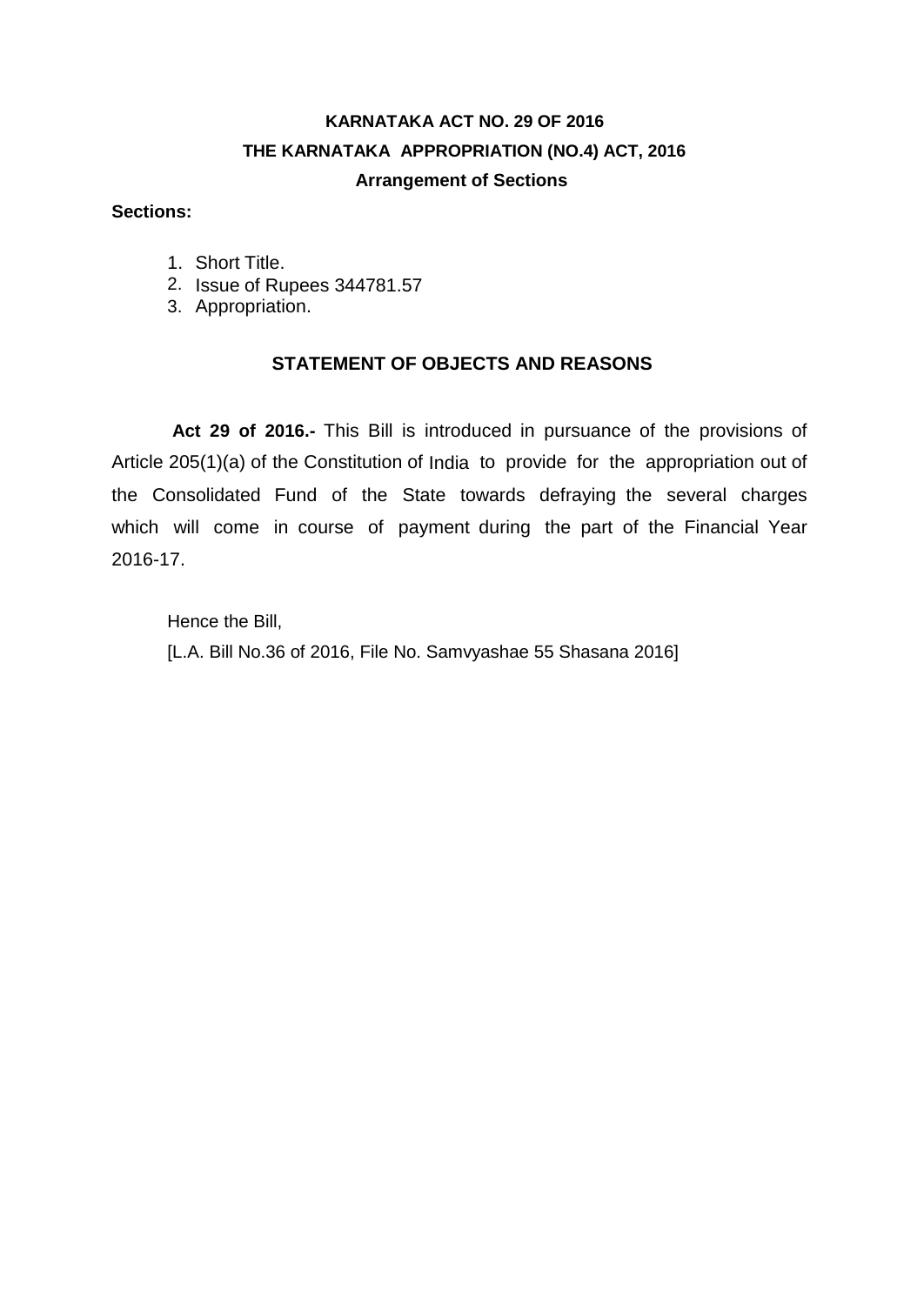#### **KARNATAKA ACT NO. 29 OF 2016**

(First Published in the Karnataka Gazette Extra-Ordinary on the Seventeenth day of December, 2016)

#### **THE KARNATAKA APPROPRIATION (NO.4) ACT, 2016**

(Received the assent of the Governor on the Sixteenth day of December, 2016)

An Act to authorize payment and appropriation of certain further sums from and out of the Consolidated Fund of the State of Karnataka for the Services of the Financial year **2016-17.**

Whereas it is expedient to authorize payment and appropriation of certain further sums from and out of the Consolidated fund of the State for the services of the Financial Year **2016-17.**

Be it enacted by the Karnataka State Legislature in the Sixty Seventh Year of the Republic of India as follows :-

**1. Short Title.-** This Act may be called the Karnataka Appropriation (No.4) Act, **2016.**

**2. Issue of Rupees 344781.57** Lakhs out of the Consolidated Fund of the State of Karnataka for the Financial year **2016-17:** From and out of the Consolidated Fund of the State of Karnataka, there may be paid and applied sums not exceeding those specified in column 5 of the Schedule amounting in the aggregate to the sum of **Rupees Three thousand four hundred and forty seven Crore Eighty One Lakhs and fifty seven thousand** towards defraying the several charges which will come in the course of payment during the Financial Year 2016-17 in respect of the services specified in column 2 of the Schedule.

**3. Appropriation:** The sums authorized to be paid and applied from and out of the Consolidated Fund of the State by this Act shall be appropriated for the services and purposes expressed in the Schedule in relation to the said year.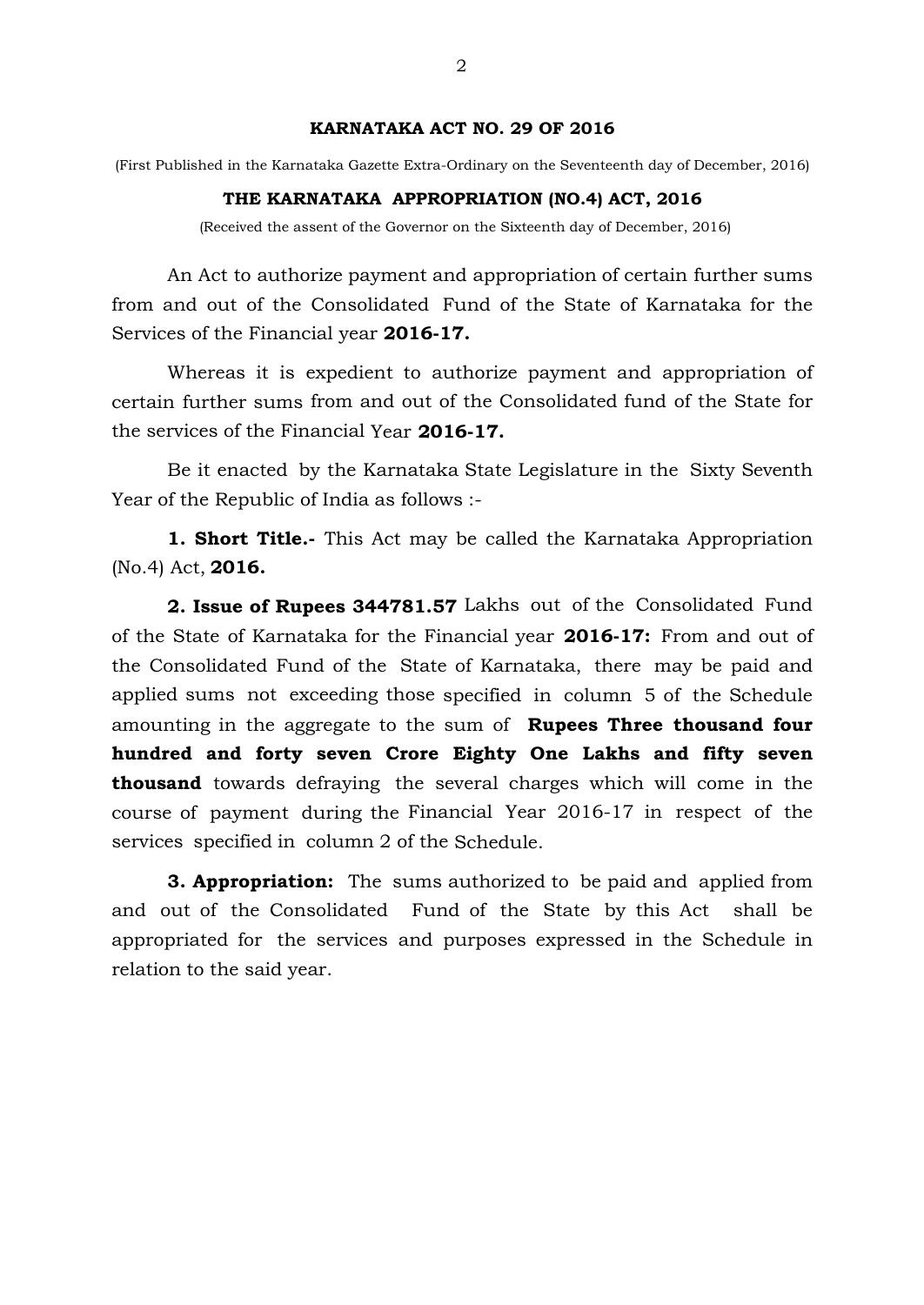# **SCHEDULE**

# **(See Sections 2 and 3)**

**(**`. **in lakhs)**

|               |                                                       |         | <b>Sums not exceeding</b>               |                                          |           |
|---------------|-------------------------------------------------------|---------|-----------------------------------------|------------------------------------------|-----------|
| Demand<br>No. | <b>Service &amp; Purpose</b>                          |         | voted by the<br>Legislative<br>Assembly | Charged on<br>the consoli-<br>dated Fund | Total     |
| 1             | $\mathbf{2}$                                          |         | 3                                       | 4                                        | 5         |
| 01            | Agriculture and Horticulture                          | Revenue | 38,363.96                               | $\cdots$                                 | 38,363.96 |
| 02            | Animal Husbandry and Fisheries                        | Revenue | 6,256.44                                | $\cdots$                                 | 6,256.44  |
| 03            | Finance                                               | Revenue | 1,086.00                                |                                          | 1,086.00  |
| 04            | Department of Personnel and<br>Administrative Reforms | Revenue | 877.57                                  | 144.75                                   | 1,022.32  |
| 05            | Home and Transport                                    | Revenue | 10,608.37                               | $\cdots$                                 | 10,608.37 |
|               |                                                       | Capital | 463.40                                  | $\cdots$                                 | 463.40    |
| 07            | Rural Development and                                 | Revenue | 14,978.54                               | $\cdots$                                 | 14,978.54 |
|               | Panchayath Raj                                        |         |                                         |                                          |           |
| 08            | Forest, Ecology and Environment                       | Revenue | 2,882.81                                | $\cdots$                                 | 2,882.81  |
|               |                                                       | Capital | 2,522.87                                | $\cdots$                                 | 2,522.87  |
| 09            | Co-operation                                          | Revenue | 6,496.00                                |                                          | 6,496.00  |
|               |                                                       | Capital | 25,719.00                               | $\cdots$                                 | 25,719.00 |
| 10            | Social Welfare                                        | Revenue | 10,625.71                               | $\cdots$                                 | 10,625.71 |
|               |                                                       | Capital | 1,622.00                                | $\cdots$                                 | 1,622.00  |
| 11            | Women and Child Development                           | Revenue | 1,156.00                                | $\cdots$                                 | 1,156.00  |
|               |                                                       | Capital | 2,800.00                                | $\cdots$                                 | 2,800.00  |
| 12            | Information, Tourism and Youth<br>Services            | Revenue | $\cdots$                                | $\cdots$                                 | .         |
| 13            | Food and Civil Supplies                               | Revenue | 1,709.59                                |                                          | 1,709.59  |
| 14            | Revenue                                               | Revenue | 4,171.28                                | $\cdots$                                 | 4,171.28  |
| 16            | Housing                                               | Revenue | 7,500.00                                |                                          | 7,500.00  |
|               |                                                       |         |                                         |                                          |           |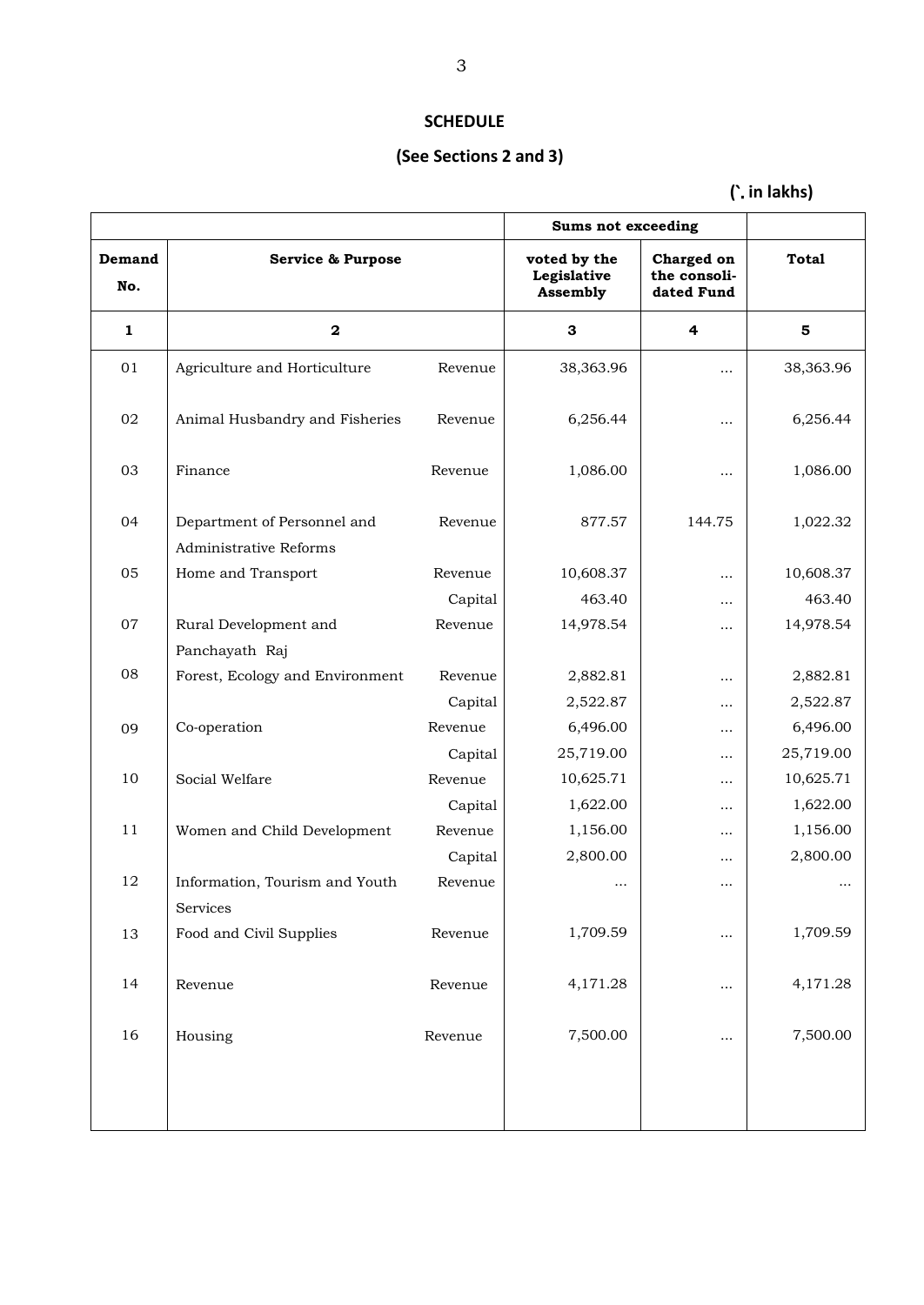#### **SCHEDULE (See Sections 2 and 3)**

|               |                                                 |         |                                                |                                          | (`. in lakhs) |
|---------------|-------------------------------------------------|---------|------------------------------------------------|------------------------------------------|---------------|
|               |                                                 |         | <b>Sums not exceeding</b>                      |                                          |               |
| Demand<br>No. | <b>Service &amp; Purpose</b>                    |         | voted by the<br>Legislative<br><b>Assembly</b> | Charged on<br>the consoli-<br>dated Fund | <b>Total</b>  |
| $\mathbf{1}$  | $\mathbf 2$                                     |         | 3                                              | 4                                        | 5             |
| 17            | Education                                       | Revenue | 1,597.44                                       | .                                        | 1,597.44      |
|               |                                                 | Capital | 19,378.00                                      |                                          | 19,378.00     |
| 18            | Commerce and Industries                         | Revenue | 9,051.88                                       |                                          | 9,051.88      |
|               |                                                 | Capital | 2,169.05                                       |                                          | 2,169.05      |
| 19            | Urban Development                               | Revenue | 47,770.12                                      |                                          | 47,770.12     |
| 20            | Public Works                                    | Revenue | 5,185.00                                       | $\cdots$                                 | 5,185.00      |
|               |                                                 | Capital | 84,840.00                                      |                                          | 84,840.00     |
| 21            | <b>Water Resources</b>                          | Revenue | .                                              |                                          | .             |
|               |                                                 | Capital | 701.00                                         |                                          | 701.00        |
| 22            | Health and Family Welfare                       | Revenue | 26,095.80                                      |                                          | 26,095.80     |
|               |                                                 | Capital | 4,187.00                                       |                                          | 4,187.00      |
| 23            | Labour                                          | Revenue | 2.09                                           |                                          | 2.09          |
| 24            | Energy                                          | Revenue | 881.09                                         | $\cdots$                                 | 881.09        |
| 25            | Kannada and Culture                             | Revenue | 400.00                                         | $\cdots$                                 | 400.00        |
| 26            | Planning, Statistics, Science and<br>Technology | Revenue | $\cdots$                                       | $\cdots$                                 |               |
| 27            | Law                                             | Revenue | 1,475.39                                       | .                                        | 1,475.39      |
| 28            | Parliamentary Affairs and                       | Revenue | 1,063.42                                       |                                          | 1,063.42      |
|               | Legislation                                     |         |                                                |                                          |               |
|               | <b>TOTAL</b>                                    | Revenue | 2,00,234.50                                    | 144.75                                   | 2,00,379.25   |
|               |                                                 | Capital | 1,44,402.32                                    | $\cdots$                                 | 1,44,402.32   |
|               | <b>Grand Total</b>                              |         | 3,44,636.82                                    | 144.75                                   | 3,44,781.57   |

The above translation of ಕರ್ನಾಟಕ ಧನವಿನಿಯೋಗ (ಸಂಖ್ಯೆ.4) ಅಧಿನಿಯಮ, 2016 (2016ರ ಕರ್ನಾಟಕ ಅಧಿನಿಯಮ ಸಂಖ್ಯೆ:29) be published in the Official Gazette under clause (3) of Article 348 of the Constitution of India.

### **VAJUBHAI VALA GOVERNOR OF KARNATAKA**